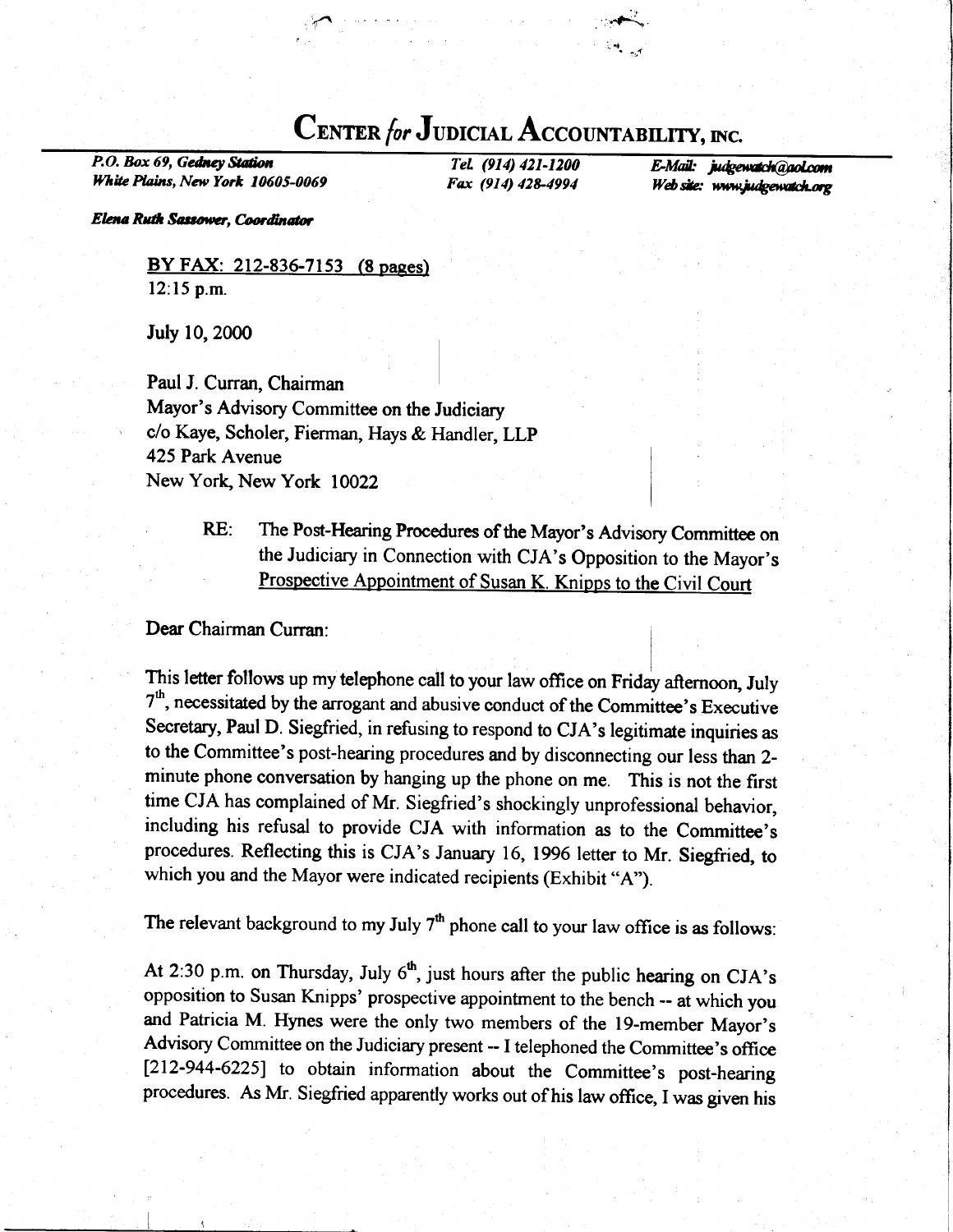### Chairman Paul J. Curran Page Two July 10,2000

 $\bigcap$ 

law office phone number [212-907-7395]. Upon telephoning Mr. Siegfried's office, which I did at approximately 2:37 p.m., I was informed by a voice mail recording that Mr. Siegfried was not in. I thereupon left a recorded voice message, requesting to speak with Mr. Siegfried concerning the Committee's post-hearing procedures.

Mr. Siegfried did not retum my call either that aftemoon or the following morning. Consequently, at 12:35 p.m. on Friday, July  $7<sup>th</sup>$ , I phoned him a second time, recording a further request for information as to the Committee's procedures.

Mr. ziegfried finally called back at 3:50 p.m. In response to my question as to whether, following the July  $6<sup>th</sup>$  public hearing, you and Ms. Hynes would be reporting back to the full Committee, Mr. Ziegfried referred me to Section 10 of the Committee's Rules and Procedures - although such section says nothing on the subject. When I brought this to Mr. Ziegfried's attention, he told me that he was "not getting into it". This was the first of a series of relevant question that Mr. Ziegfried would not "get into". He also would not "get into" whether the Committee would be transmitting to the Mayor the copy of CJA's June 30<sup>th</sup> letter to Chief Judge Judith Kaye which CJA had provided to the Committee in opposition to Ms. Knipps' prospective appointment. This, notwithstanding Mr. Ziegfried's statement to me that the Committee's function was "strictly advisory" and "reports to the Mayor".

Similarly, Mr. Ziegfried would not "get into" whether Ms. Knipps' written response to CJA's June 30th letter, which she had provided the Committee in advance of the July 6<sup>th</sup> public hearing, would be made available to us. I pointed out that access to this written response was vital inasmuch as you had not required Ms. Knipps to orally respond at the hearing to the seven specific questions to which the June  $30<sup>th</sup>$ letter had expressly requested (at pp. 8-9) that she or Chief Judge Kaye respond, in writing<sup>1</sup>, and you had blocked my attempt to elicit relevant answers from Ms. Knipps when I sought to do so at the hearing.

Mr. Ziegfried, who had been present at the July  $6<sup>th</sup>$  hearing, did not deny or dispute what had transpired. Nor did he deny or dispute that during the hearing you had NOT responded to my explicit questions to you as to whether Ms. Knipps' written response to CJA's June  $30<sup>th</sup>$  letter would be provided to us and whether, by your

 $t<sup>1</sup>$  [n our conversation together prior to the hearing, you yourself *explicitly* referred to the seven questions posed by CJA's June  $30<sup>th</sup>$  letter when I told you that we had received no response from either Ms. Knipps or Chief Judge Kaye.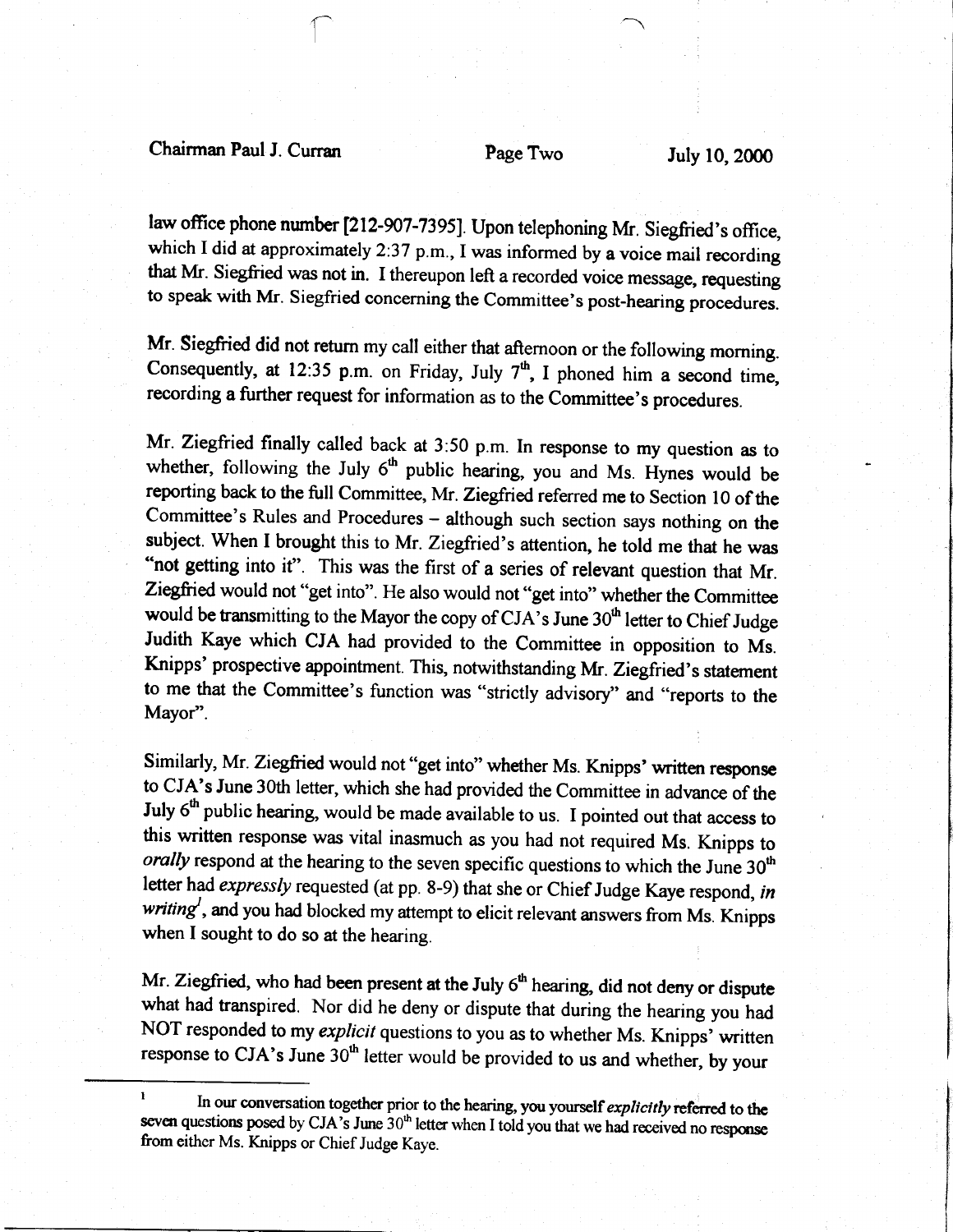### Chairman Paul J. Curran Page Three July 10, 2000

 $\bigcap_{i=1}^n$ 

statement that CJA's June 30<sup>th</sup> letter and supporting materials would be part of the "record" of the hearing, you meant that it would be part of the *publicly-available* "record".

To these important questions, Mr. Ziegfried snapped at  $me - as$  he had at the outset of the phone conversation -- that he was calling from "out of town". Without offering to call me back at some more convenient time or suggesting how I might otherwise obtain response to these aforesaid questions relating to the Committee's post-hearing procedures, he told me he "ha[d] to go" and abruptly hung up the phone.

At approximately 4:05 p.m., I telephoned the committee's office. After leaving an extensive message for you, requesting your response to the foregoing questions, I was given your law office phone number [212-836-8478] and advised to call you directly. I did so at 4:25 p.m., leaving a detailed message with your secretary.

In connection with your anticipated *prompt* return call, CJA requests a copy of any "rules" which the Committee has adopted for public hearings, pursuant to Section l0 of its Procedure and Policy. CJA also requests to know whether the other lg members of the Mayor's Advisory Committee on the Judiciary were supplied with copies of CJA's June  $30<sup>th</sup>$  letter and supporting materials, as well as with Ms. Knipps' purported written response.

A copy of this letter is being furnished to Ms. Hynes, who was completely silent throughout the July  $6<sup>th</sup>$  public hearing. CJA has had significant prior experience with Ms. Hynes, reflected in correspondence detailing her misfeasance and nonfeasance in connection with her service as the American Bar Association's Second Circuit representative to its Standing Committee on Federal Judiciary. Copies of that correspondence - addressed to Ms. Hynes or to which she was an indicted recipient – are annexed  $(Exhibits "B" - "E")<sup>2</sup>$ . As a result of Ms. Hynes'

<sup>&</sup>lt;sup>2</sup> Due to the volume of these exhibits, they will not be faxed, but will be hand-delivered tomorrow, both to you and other indicated recipients of this letter. The exhibits are: Exhibit " $B$ ": CJA's October 31, 1995 hand-delivered letter to Patricia Hynes as Second Circuit Representative to the ABA Standing Committee on Federal Judiciary; Exhibit."C": CJA's May 27, 1996 letter to Senator Orrin Hatch, Chairman of the U.S. Senate Judiciary Committee; Exhibit."D": CJA's December 2, 1997 letter to Ms. Hynes; and **Exhibit "E"**: CJA's January 12, 1998 fax to Ms. Hynes, enclosing CJA's January 9, 1998 letter to ABA Fresident Jerome Shestack.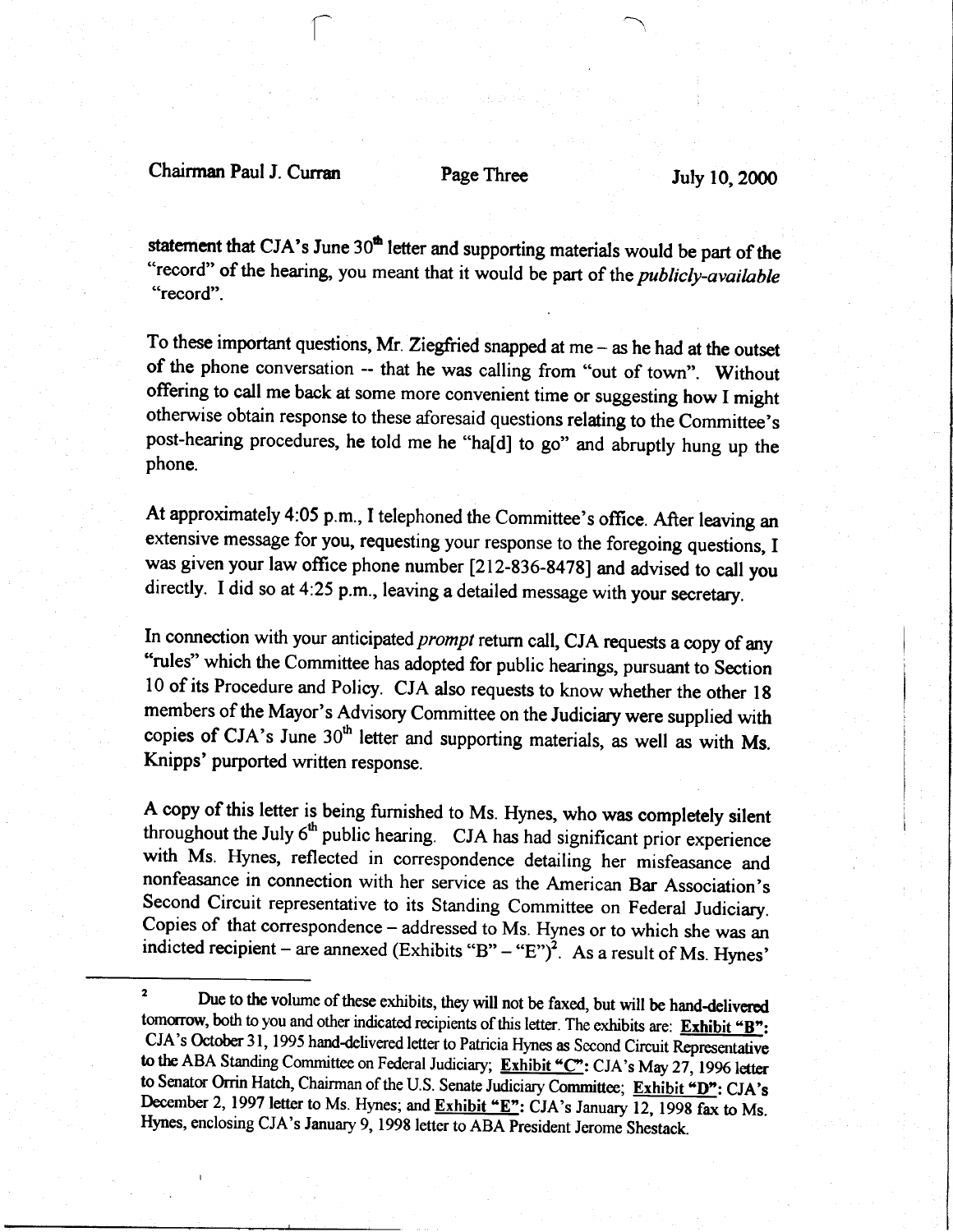# Chairman Paul J. Curran Page Four July 10, 2000

f

:

misfeasance md nonfeasance, reflected therein, the three individuals to whom that correspondence refers obtained public office to which they were not entitled: former Albany Supreme Court Justice Lawrence Kahn rose to higher judicial office as a federal district judge for the Northern District of New York, former Westchester County Executive Andrew O'Rourke became a New York Court of Claims Judge, and Alvin Hellerstein, Esq., former Chairman of the Association of the Bar of the City of New York's Committee on the Judiciary, became a federal distict judge for the Southern District of New York. This, because Ms. Hynes wilfully ignored the documentary proof of their unfitness and betrayal of the public trust ihat CJA had provided and proffered.

Ms. Hynes should have recognized the appearance  $-$  if not the actuality  $-$  of impropriety in her participating with you as the only other member of the Mayor's Advisory Committee at the July  $6<sup>th</sup>$  hearing, where the subject was CJA's opposition to Ms. Knipps. CJA had a publicly adversarial relationship with Ms. Hynes, having exposed her cover up of the documentary proof bearing upon the unfitness of candidates Kahn, O'Rourke, and Hellerstein. Indeed, Ms. Hynes' participation was additionally egregious because, as Ms. Hynes could see from CJA's June 30<sup>th</sup> letter (at pp. 7-8) - a copy of which she assumedly received from the Committee so that her participation at the July  $6<sup>th</sup>$  hearing could be meaningful – CJA's opposition to Ms. Knipps was based, in part, on Ms. Knipps' complicity as Chief Judge Kaye's Deputy Counsel in the Chief Judge's cover-up of Mr. O'Rourke's fraudulent appointment and confirmation to the Court of Claims and in the unlawful waiver he received from the Office of Court Administration, permitting him to collect \$80,000 on top of his \$130,000 judicial salary. These events directly flowed from Ms. Hynes' failure to meet her duty under ethical rules of professional responsibility<sup>3</sup> to take steps to ensure that the ABA Standing Committee on Federal Judiciary retracted its insupportable l99l rating approving Mr. O'Rourke for the federal district court  $-$  a fact of which Ms. Hynes could not but be aware.

Incredibly, today's front-page New York Law Joumal (Exhibit "F") reports that Ms. Hynes has just been named chairwoman of the ABA Standing Committee on Federal Judiciary.

"A lawyer shall not knowingly make false statements of fact concerning the qualifications of a candidate for election or appointment to a judicial office."

<sup>&</sup>lt;sup>3</sup> See Rule 8.2 of the ABA Model Rules of the Code of Professional Conduct, reflected in DR 8-102(a) of New York's Disciplinary Rules of the Code of Professional Responsibility, codified as  $22$  NYCRR  $$1200.43$ :